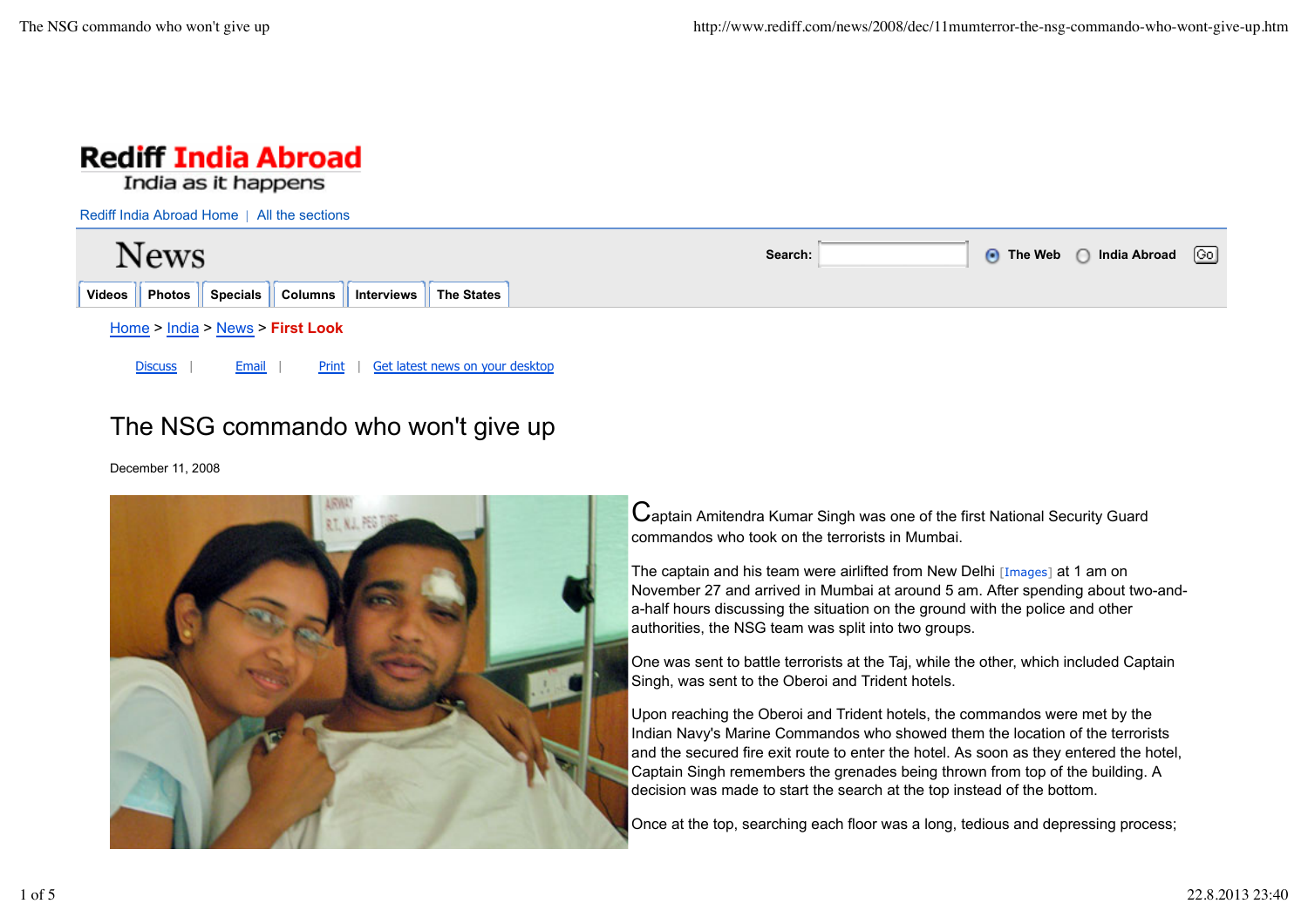there were 6, 7 bodies that they stumbled upon on the 21 $^{\text{st}}$  floor itself, and the

sounds of the terrorists's firing was never far away.

Many long hours and two floors later, the commandos made their first contact with the terrorists. Bullets came whizzing out of a particular room on the 18<sup>th</sup> floor. and the commandos ducked for cover.

Once the commandos assumed their positions, they returned fire and tried to blow open the door open with explosives. However, the enemy had barricaded the door with heavy furniture. Another quick decision was made -- to increase the amount of explosives and bring the door down. While this maneuver worked, it only destroyed the upper half of the door. The NSG team was still outside, firing and throwing grenades in return at the ones that came from within the room. By now it was getting dark, and the commandos had to strain to see in the dim corridor lights.

Captain Singh was under cover behind a pillar, following the tactics and precautions of a firefight -- he was wearing bulletproof headgear and jacket, keeping the noise and lights low, trying to gain the advantage of surprise, and moving away after firing. None of this helped when one of the terrorists flung a grenade at the commandos outside.

He felt as if someone had punched him hard in the eye. He immediately lay down flat, and felt the warm trickle of blood on his cheek. That is when he knew that he had been hit in the eye by a piece of shrapnel, and had to be evacuated immediately. At some point during the evacuation, he fell unconscious and woke up to find himself in the Bombay Hospital.

For two days afterwards, the injured captain was in agony. The excruciating pain in his eyes, coupled with the worry of not being able to get in touch with his family, made these two days insufferable. It was only two days later that he could open his right eye, and the hospital walls were the first thing he saw after the terrible incident.

Captain Singh was still groggy from surgery the previous day as he recounted the horrors of that fateful evening for *rediff.com*

Doctors at the Bombay Hospital have now confirmed that the optic nerve in his left eye has been damaged very badly, and that he will probably not regain vision in that eye.

However, this brave soldier assures us that he will not lose hope, and that he will go to Chennai for further treatment at the city's Sankara Netralaya Eye Hospital. "Please pray for him," says his fiance Dr Madhu Singh quietly.

She exudes strength and understanding when she recounts how she never stopped Amit (as she fondly calls him) from following his passion of joining the army. She plans to join the armed forces herself as a dentist next year.

The plucky young woman, who comes from an army background, smiles as she remembers how she first met Captain Singh at the coaching class for the medical entrance exam. The young man's mother wanted him to become a doctor so he would attend classes to pacify her, while preparing for the army on the side.

"Of course, I used to feel scared that something might happen to him, but I understand his dream. So I have never stopped him from joining the army," says Madhu.

The commando, who put himself in the line of fire and fought bravely with everything he had, now has his life turned upside down. The future holds several weeks of treatment in the hope that his eye can be saved.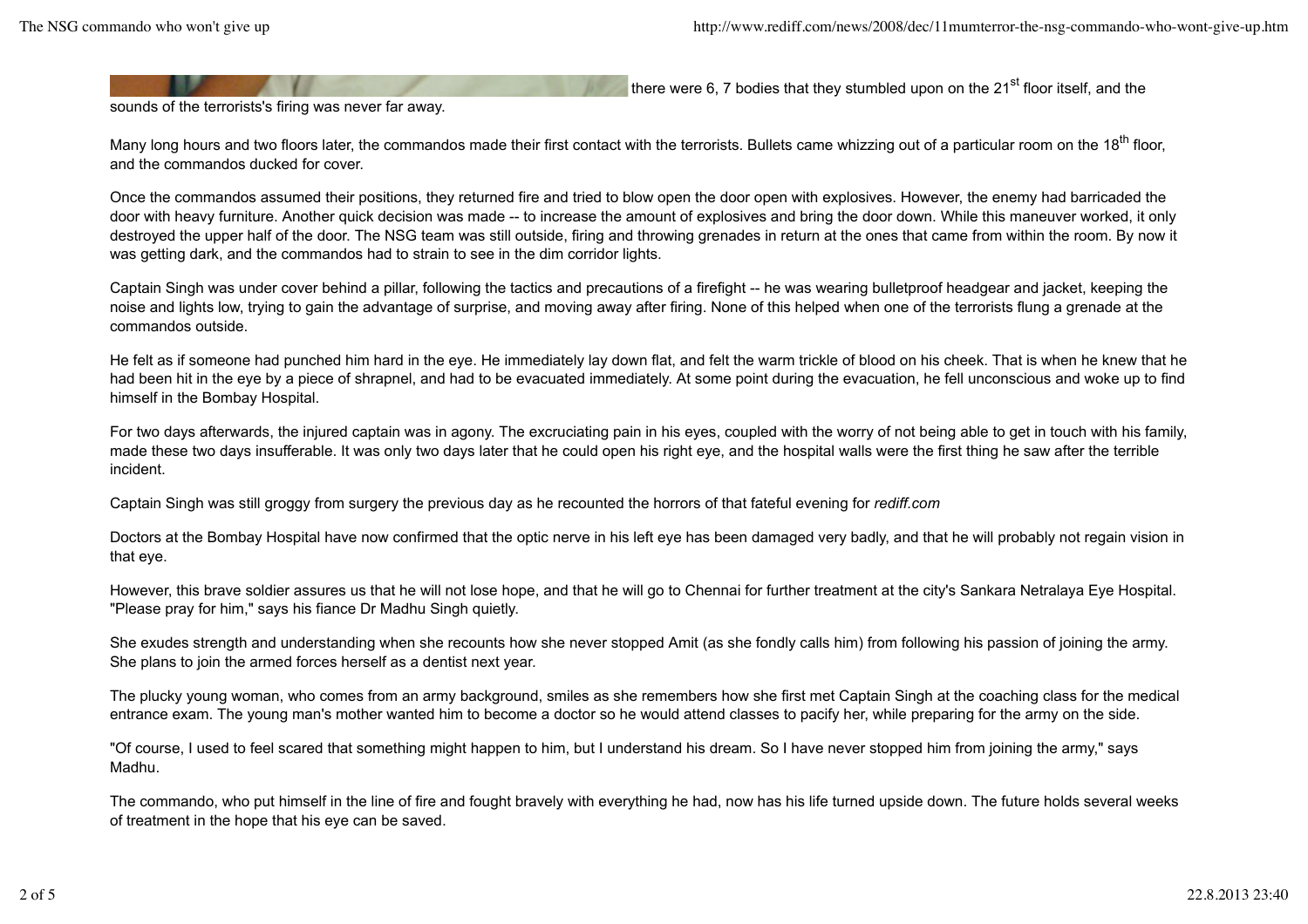If that unfortunately does not happen, Captain Singh will be declared a battle casualty and not permitted to participate in any future NSG or army missions. The commando will be assigned administrative tasks and other such duties. However, he will be entitled to all the perks, promotions, and benefits of the army. He may also be entitled to compensation. "*Abhi toh mujhe* service *mein paanch hi saal hue the* -- nobody thinks anything will happen to them so soon," he says. "*Is liye maine pata bhi nahi kiya tha ki kya* compensation *hain." (I have been in service for only five years. Nobody thinks anything will happen to them so soon. That is why I haven't even found out what the compensation is).*

## **Image: Captain A K Singh with his fiance Dr Madhu Singh at the Bombay Hospital. Text and photograph: Insiyah Vahanvaty**

### **Also see:**

- **Our earlier feature on Captain Singh**
- **Coverage: Terror strikes the heat of Mumbai**
- **Images: Commandos in action**
- **After bullets, media terrorises cop**
- **The NSG triumphs against terror**

Email | Print | Get latest news on your desktop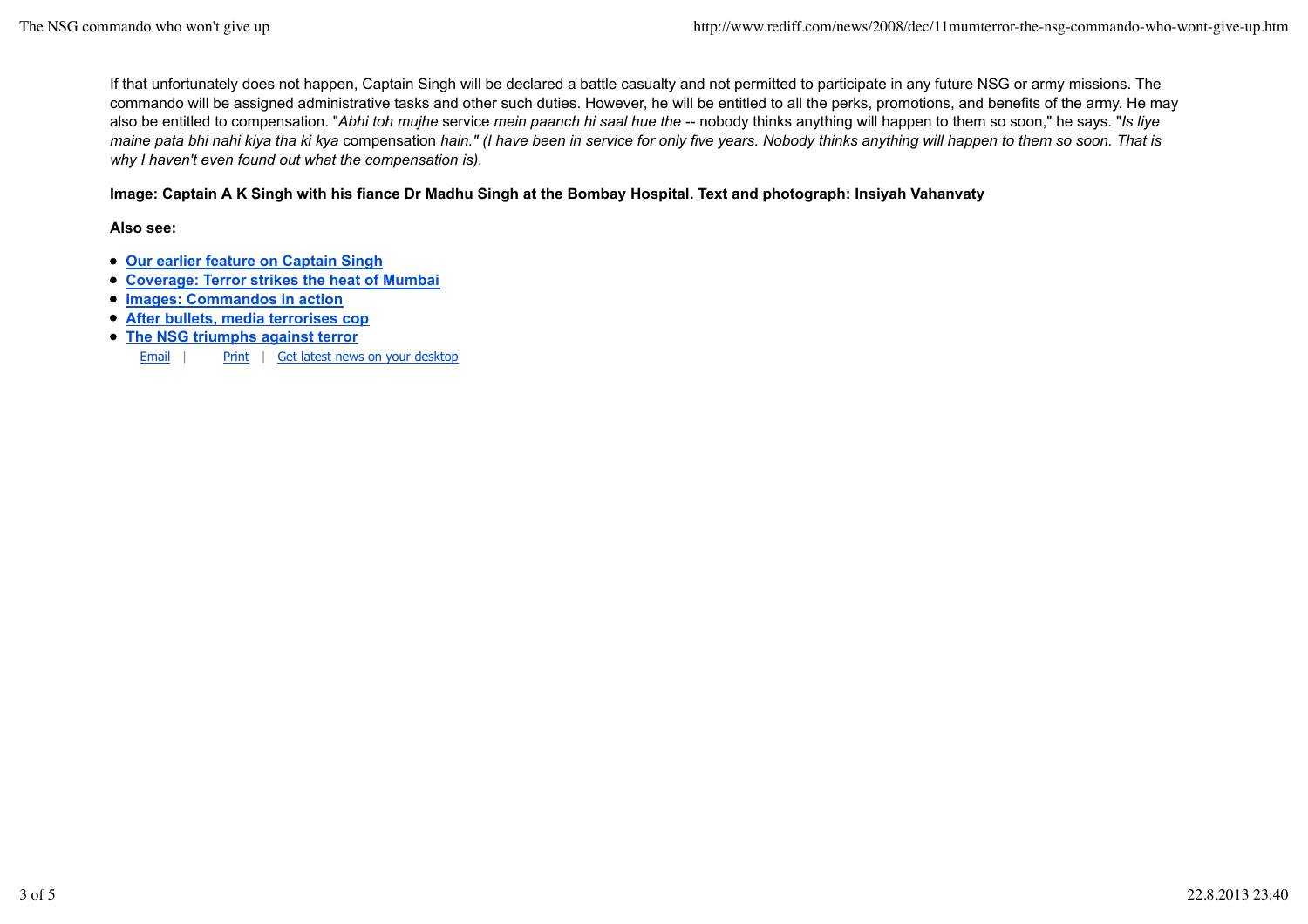## **Discussion Board** Watch this board Watch this board Watch this board

## **E** Write a message

Total **210** messages **Pages | 1 | 2 | 3 | 4 | 5 Older > >>**

### **This is a fake story**

by Krishna reddy on Dec 12, 2008 02:17 PM Permalink | Hide replies

#### Don't waste time by reading this news



Reply **Forward** | **Report abuse**

Message deleted by moderator

**Re: This is a fake story** by baghdad on Dec 12, 2008 02:51 PM Permalink

read these books by Guest on Dec 12, 2008 02:16 PM Permalink | Hide replies

Check this history of India ..A must for EVERY INDIAN

V.O.I.C.E.O.F.D.H.A.R.M.A.com

H.I.N.D.U.W.I.S.D.O.M.info



Reply **Forward** | **Report abuse**

**Re: This is a fake story** by a na on Feb 04, 2009 09:09 PM Permalink KRISHNA REDDY, YOU MUST VERIFY TO SAY THESE WORDS. WE WORKED TOGETHER IN THE SERVICES. DON'T HURT OUR FEELINGS.